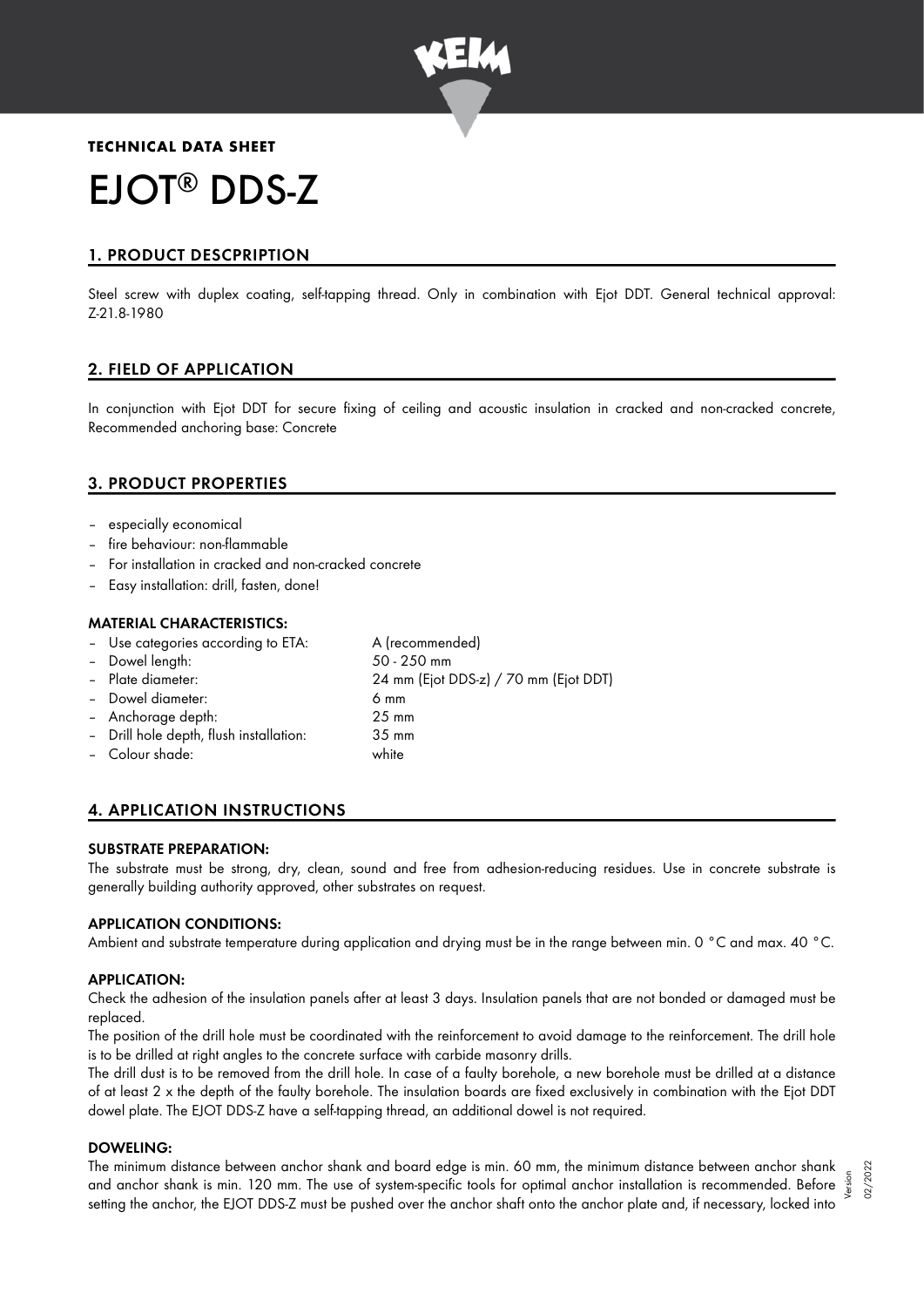place.

# 5. PACKAGING / TECHNICAL DATA

| <b>Panel thickness</b> | Drill hole depth, flush | Drill hole depth, recessed | Pieces per |
|------------------------|-------------------------|----------------------------|------------|
| [mm]                   | installation            | installation               | unit       |
| ca. 20 - 220<br>$mm^*$ | $35 \text{ mm}$         |                            | 100        |

## PACKAGING / TECHNICAL DATA ADDITIONAL INFORMATION:

\*Dowel length 50 - 250 mm

#### ORDER SIZE:

Order length of fastener = insulation material thickness + layer thickness of adhesive mortar + possibly existing thickness of old render + anchorage depth

## CHARACTERISTIC LOADS ADDITIONAL INFORMATION:

Normal concrete C 20/25 - C 50/60 according to EN 206-1, rated load: 0.5 kN

## ASSEMBLY TOOLS:

ejotherm® STR-Bit TX30-M8 x 52 Torx Bit T 30

#### RELATED PRODUCTS:

| <b>Product name</b> | Plate diameter | Pieces per unit | Type of container |
|---------------------|----------------|-----------------|-------------------|
| Ejot DDT            | mind. 70 mm    | 00              | carton            |

## 6. STORAGE

| max. storage time       | <b>Storage conditions</b>         |  |
|-------------------------|-----------------------------------|--|
| no maximum storage time | drv<br>protect against weathering |  |

## 7. DISPOSAL

EC WASTE CODE: Waste code: 17 09 04

## 8. SAFETY INSTRUCTIONS

no particular indications

## 9. GENERAL INFORMATION

When installing the screw, the contractor in charge of anchoring or the site manager appointed by him or a competent representative of the site manager must be present on the construction site. This person must ensure that the work is carried out properly and must keep records of the installation of the screw. The records must be available on the construction site out properly and must keep records of the installation of the screw. The records must be available on the construction site  $\frac{5}{5}$ <br>during the construction period and must be presented to the person in charge of the insp